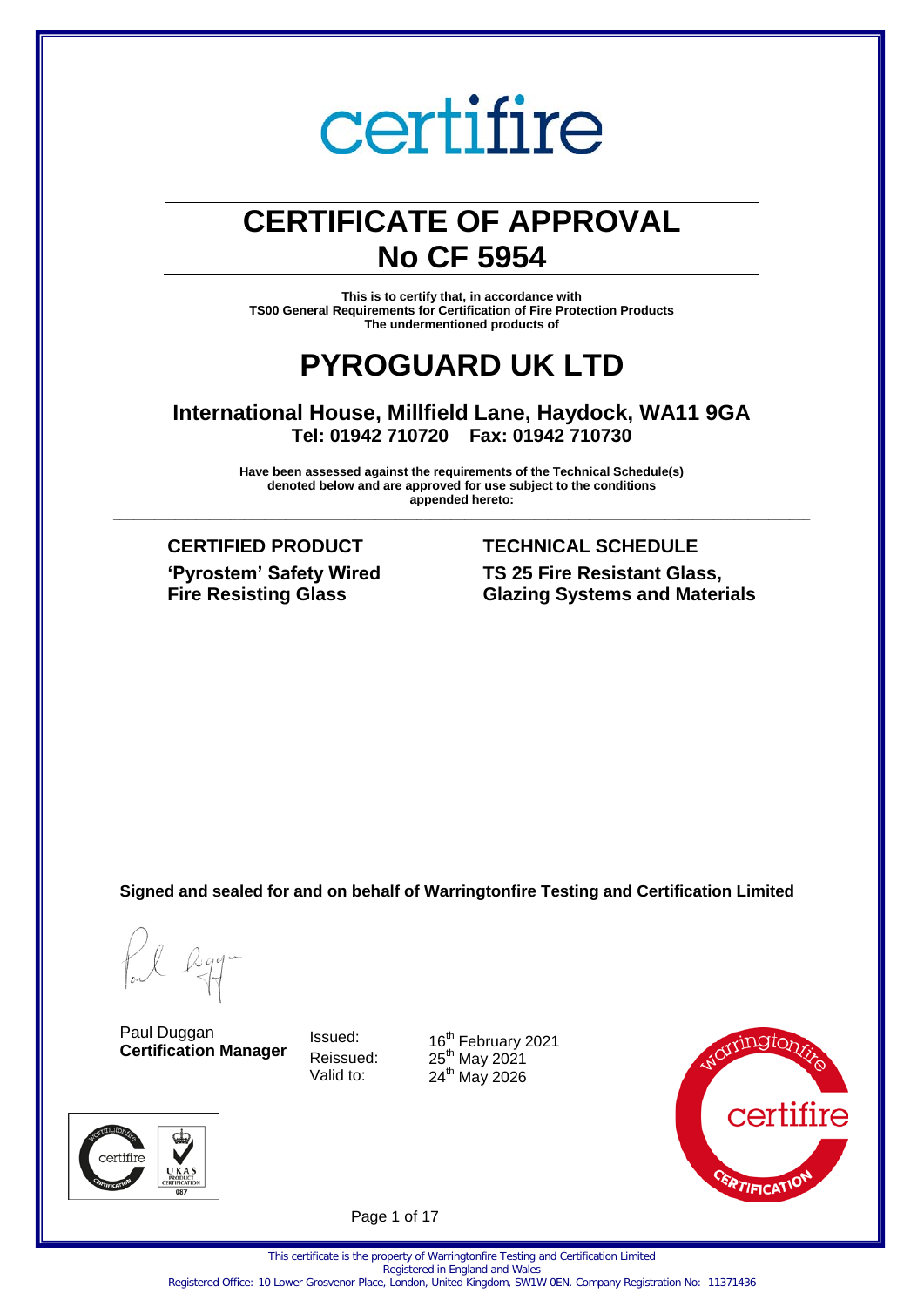## **CERTIFICATE No CF5954 PYROGUARD UK LTD**

### **Pyrostem Fire Resisting Glass**

This certification is provided to the client for their own purposes and we cannot opine on whether it will be accepted by Building Control authorities or any other third parties for any purpose.

This Certificate of Approval relates to the fire resistance of Pyroguard UK Ltd. 'Pyrostem' Safety Wired glass products when used in the following applications, as defined in BS 476: Part 22: 1987 subject to the undermentioned conditions.

| <b>Application</b>           | <b>Fire Resistance</b><br><b>Performance (mins)</b> |                   | Page No. |
|------------------------------|-----------------------------------------------------|-------------------|----------|
|                              | <b>Integrity</b>                                    | <b>Insulation</b> |          |
| <b>Timber framed screens</b> | 30                                                  | 0                 | $3 - 4$  |
| Timber framed screens        | 60                                                  | 0                 | 5        |
| Steel framed screens         | 30/60/90                                            | 0                 | $6 - 8$  |
| Timber based doorsets        | 30                                                  | 0                 | $9 - 13$ |
| Timber based doorsets        | 60                                                  |                   | 14-17    |

This product is approved on the basis of:

- a) Initial type testing
- b) A design appraisal against TS25
- d) Audit testing
- e) Inspection and surveillance of factory production control
- f) Certification of quality systems to ISO 9001:2008

This Certificate of Approval must be read in conjunction with CERTIFIRE Technical Schedule TS25, Fire Resistant Glass, Glazing Systems and Materials.

### **General Requirements**

Where the glass is installed in a timber or steel framed screen, the orientation of the screen shall be no more than ±10º from the vertical.

The edge cover to each pane shall be no less than 15 mm minimum.

Glazing in timber doorset may include an arched head detail, subject to the top of the arch being no more than 50 mm higher than the top corners.

Page 2 of 17 Signed AC/008

fil agg-

Issued: 16<sup>th</sup> February 2021  $Reissued: 25<sup>th</sup>$  May 2021 Valid to: 24<sup>th</sup> May 2026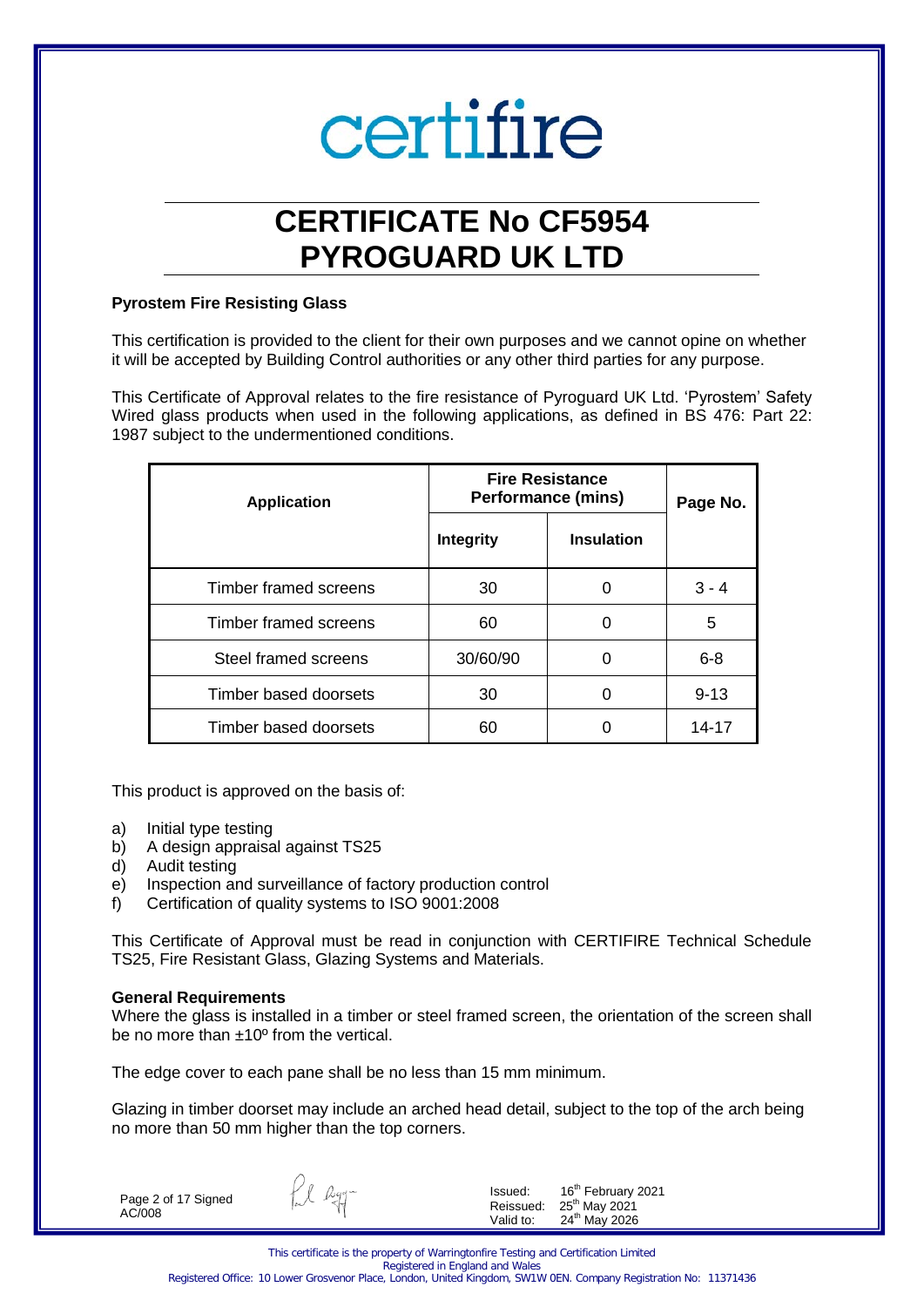## **CERTIFICATE No CF5954 PYROGUARD UK LTD**

### **Pyrostem glass in single-pane timber framed screens for periods of 30 minutes integrity**

For this application the following conditions shall apply:

The glass shall be glazed utilising the following basic specification:



- (1) Pyrostem glass
	- 2 15 mm by 3 mm 'K tape', ceramic fibre based glazing tape
	- 20 mm high by 34 mm wide chamfered (approx. 20°) hardwood glazing beads, minimum density 650 kg/m $^3$ .
	- 38 mm long No. 8 steel screws or steel pins at 200  $mm$  centres (30 $^{\circ}$  to glass).
	- 5 Hardwood or Non-combustible setting blocks
	- 6 80 mm by 40 mm (minimum) hardwood framing sections, minimum density  $650$  kg/m<sup>3</sup>

This Certificate of Approval relates to the sizes of Pyrostem glass shown in Figure 1 below, when used in conjunction with the above system. Multi-pane screens are not permitted.



The aspect ratio of the glass may be unlimited within these aperture dimensions.

Page 3 of 17 Signed AC/008

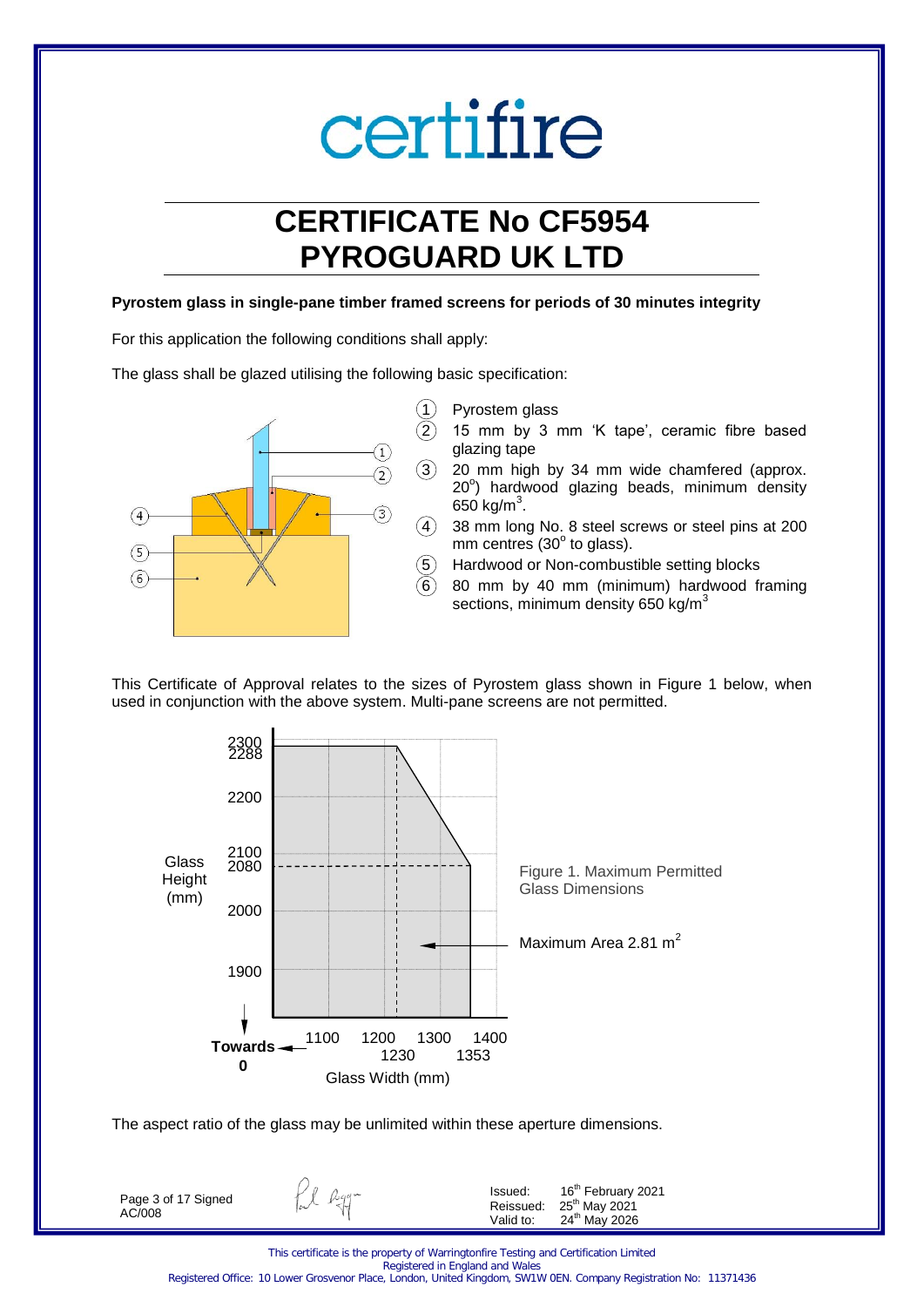## **CERTIFICATE No CF5954 PYROGUARD UK LTD**

### **Pyrostem glass in single-pane timber framed screens for periods of 30 minutes integrity**

The glass shall be glazed utilising the following basic specification:

- Pyrostem glass
- Sealmaster Intumescent Foam Glazing Tape-15x5mm uncompressed
- 50mm long pins or screws. Fixings at 150 mm centres, 50 mm from corners
- Softwood/Hardwood framing members, min. density 510kg/m $3$ , 80mm x 40mm
- Glazing Bead, 15mm high x 20mm wide with a 20° chamfer from: Softwood: min. density 510kg/m<sup>3</sup> Hardwood: min. density 510kg/m<sup>3</sup>

System may be used with and without noncombustible setting blocks



This Certificate of Approval relates to the sizes of Pyrostem glass shown in Figure 2 below, when used in conjunction with the above system. Multi-pane screens are not permitted.



This certificate is the property of Warringtonfire Testing and Certification Limited Registered in England and Wales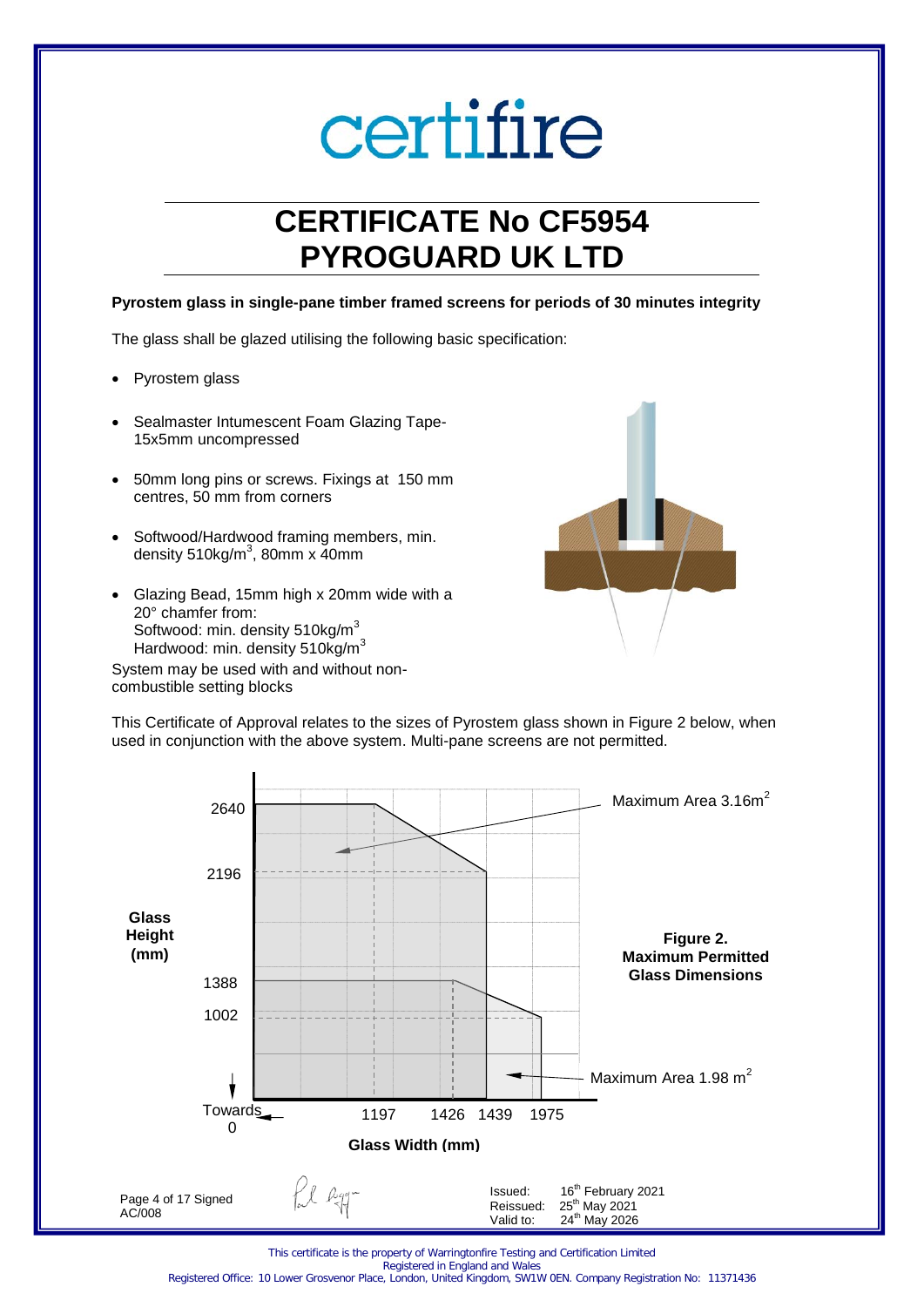## **CERTIFICATE No CF5954 PYROGUARD UK LTD**

#### **Pyrostem glass in single-pane timber framed screens for periods of 60 minutes integrity**

The glass shall be glazed utilising the following basic specification:

- Pyrostem glass
- Sealmaster FIREGLAZE Tape as glazing tape 25 x 2.5mm
- Sealmaster FIREGLAZE Tape as aperture liner – 63 mm x 2.5 mm
- Fixings at 150 mm centres, (No. 8 x 63 mm, angled at 45º unless otherwise stated)
- Fixing to be 50mm from corners in all cases
- Hardwood framing members 80 x 40mm  $(640kg/m<sup>3</sup> min.)$
- Hardwood Glazing Bead, 27.5mm high by 29mm wide with a 20° chamfer. Density 640 $kg/m<sup>3</sup>$  min. Base of beads rebated by 2.5mm deep to allow Sealmaster Fireglaze Tape, 63 x 2.5mm, to be included as an aperture liner
- System may be used with and without noncombustible setting blocks



This Certificate of Approval relates to the sizes of Pyrostem glass shown in Figure 3 below, when used in conjunction with the above system. Multi-pane screens are not permitted.



This certificate is the property of Warringtonfire Testing and Certification Limited Registered in England and Wales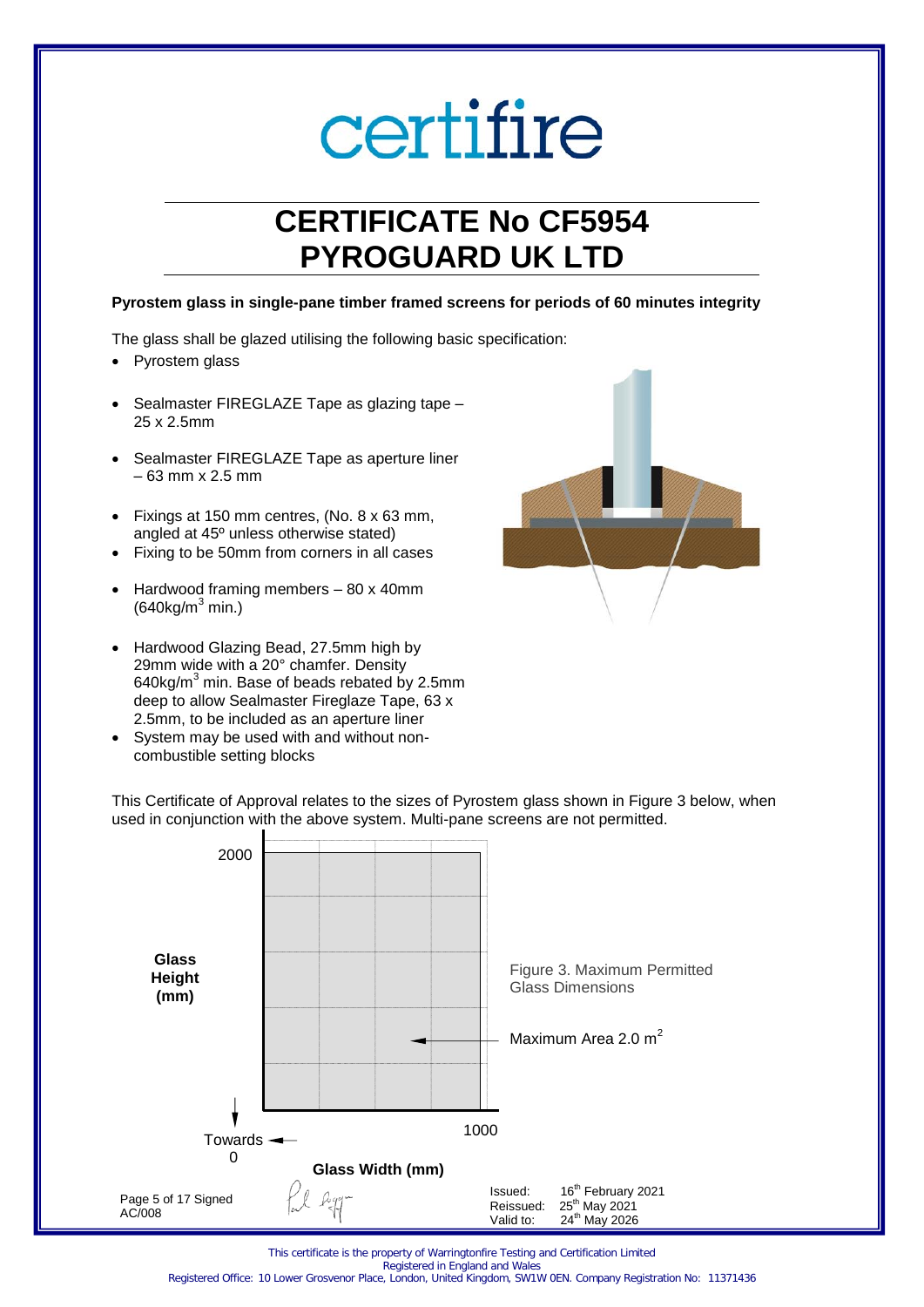## **CERTIFICATE No CF5954 PYROGUARD UK LTD**

#### **Pyrostem glass in single-pane steel framed screens for periods of 30 minutes integrity**

For this application the following conditions shall apply:

The glass shall be installed into a previously tested or CERTIFIRE approved framing system (which is covered appropriately by test or assessment evidence) using pressure plate glazing, screw-fixed or clip-on retaining beads, see example below. The glass shall be glazed into the screen with 'K Tape' ceramic fibre gasket on both faces and set on non- combustible setting blocks to determine the correct edge cover of 3 mm x 15 mm (minimum).



#### **Maximum Permitted Pane Dimensions**

This Certificate of Approval relates to the sizes of Pyrostem glass shown in Figure 2 below, when used in conjunction with the above system. The aspect ratio of the glass may be unlimited within these aperture dimensions. Multi-pane screens are not permitted.

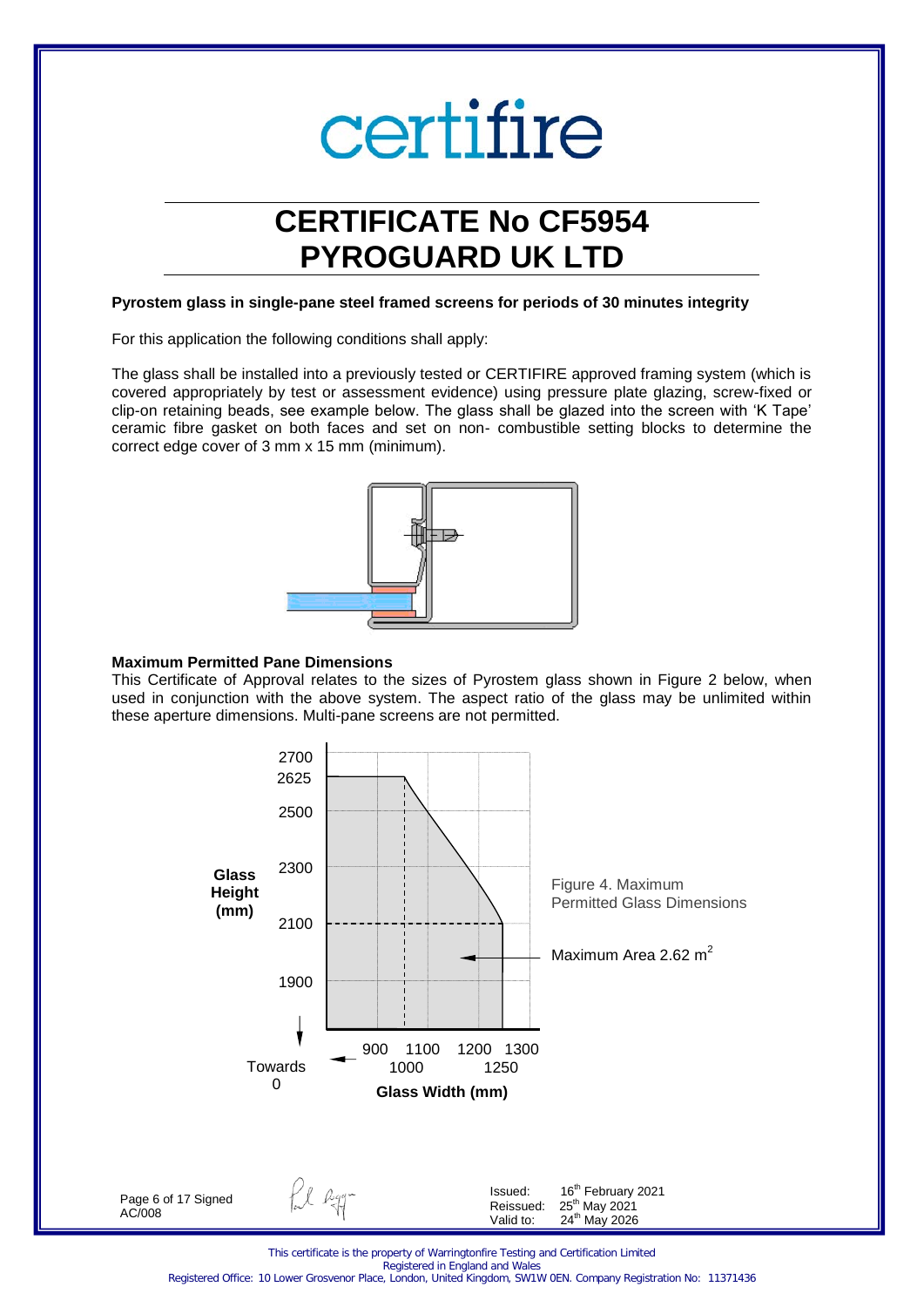## **CERTIFICATE No CF5954 PYROGUARD UK LTD**

#### **Pyrostem glass in single-pane steel framed screens for periods of 60 minutes integrity**

For this application the following conditions shall apply:

The glass shall be installed into a previously tested or CERTIFIRE approved framing system (which is covered appropriately by test or assessment evidence) using pressure plate glazing, screw-fixed or clip-on retaining beads, see example below. The glass shall be glazed into the screen with 'K Tape' ceramic fibre gasket on both faces and set on non- combustible setting blocks to determine the correct edge cover of 3 mm x 15 mm (minimum).

Additionally the over the upper 2/3 of the pane, the 'K Tape' must be recessed by 5 mm on both faces and the resulting gap filled with CXL 715 high temperature adhesive. The glazing beads must be positioned on the 'non-fire hazard' side of the screen i.e. the screen is not suitable for situations where the fire hazard may be from either side.



#### **Maximum Permitted Pane Dimensions**

This Certificate of Approval relates to the sizes of Pyrostem glass shown in Figure 3 below, when used in conjunction with the above system. The aspect ratio of the glass may be unlimited within these aperture dimensions. Multi-pane screens are not permitted.



This certificate is the property of Warringtonfire Testing and Certification Limited

Registered in England and Wales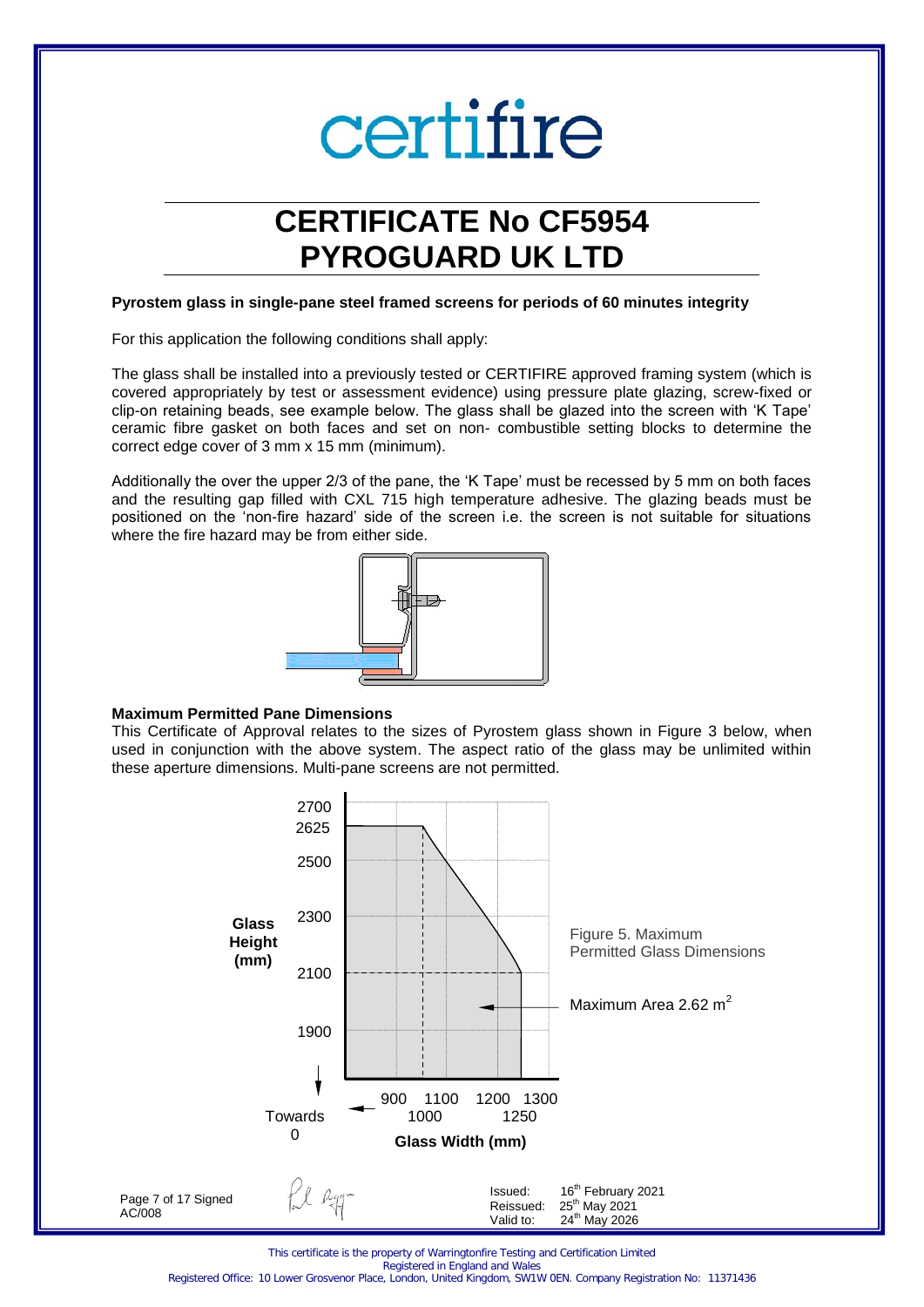## **CERTIFICATE No CF5954 PYROGUARD UK LTD**

#### **Pyrostem glass in single-pane steel framed screens for periods of 90 minutes integrity**

For this application the following conditions shall apply:

The glass shall be installed into a previously tested or CERTIFIRE approved framing system (which is covered appropriately by test or assessment evidence) using pressure plate glazing, screw-fixed or clip-on retaining beads, see example below. The glass shall be glazed into the screen with 'K Tape' ceramic fibre gasket on both faces and set on non- combustible setting blocks to determine the correct edge cover of 3 mm x 15 mm (minimum).

Additionally the over the upper 2/3 of the pane, the 'K Tape' must be recessed by 5 mm on both faces and the resulting gap filled with CXL 715 high temperature adhesive. The glazing beads must be positioned on the 'non-fire hazard' side of the screen i.e. the screen is not suitable for situations where the fire hazard may be from either side.



#### **Maximum Permitted Pane Dimensions**

This Certificate of Approval relates to the sizes of Pyrostem glass shown in Figure 4 below, when used in conjunction with the above system. The aspect ratio of the glass may be unlimited within these aperture dimensions. Multi-pane screens are not permitted.



This certificate is the property of Warringtonfire Testing and Certification Limited

Registered in England and Wales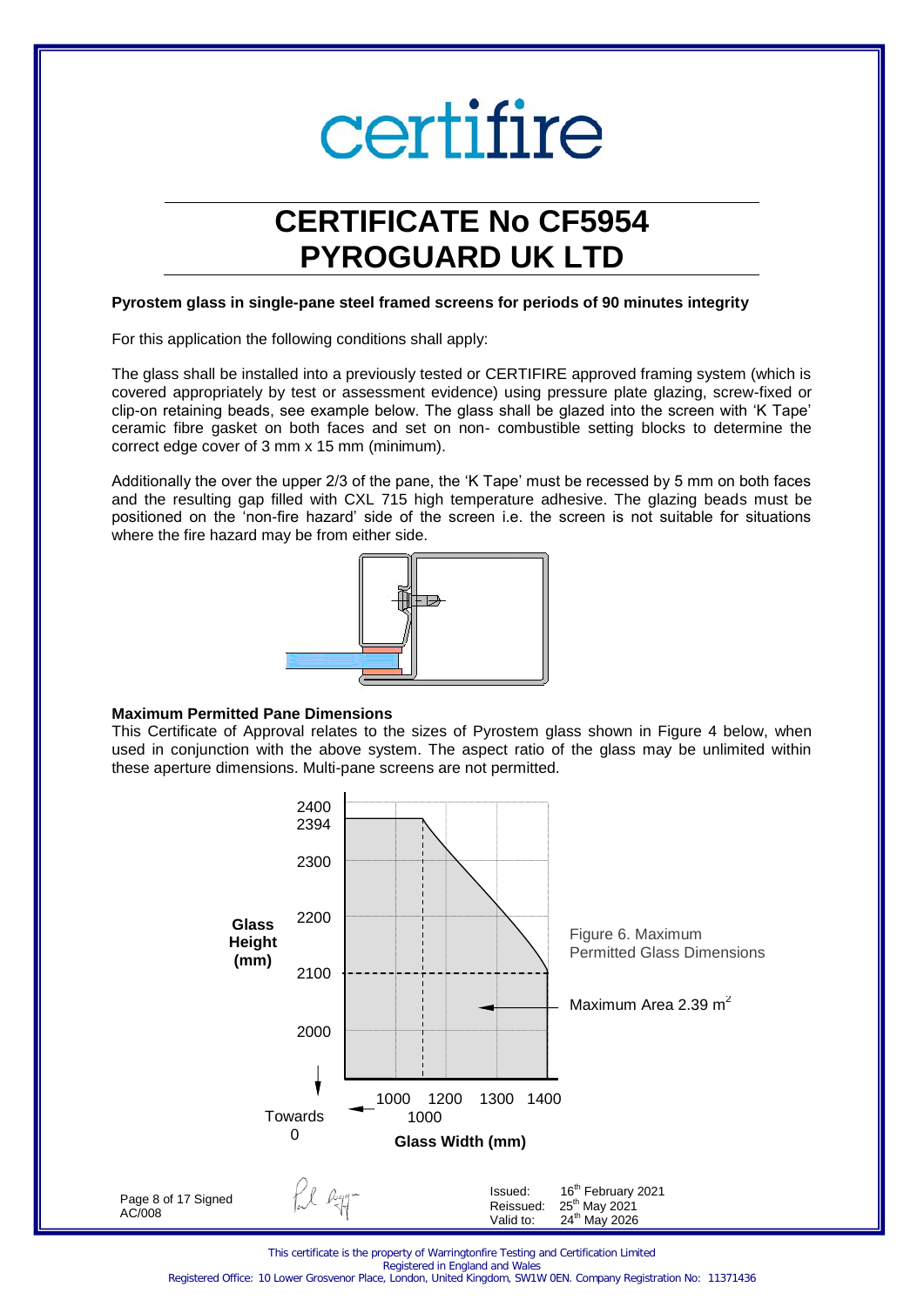## **CERTIFICATE No CF5954 PYROGUARD UK LTD**

#### **Pyrostem glass in timber based doorsets for periods of 30 minutes integrity**

For this application the following conditions shall apply:

The glass shall be glazed within a previously fire tested or CERTIFIRE approved timber based doorset utilising the following basic specification:



- Pyrostem Glass
- Lorient Flexible Figure 1 glazing system
- Steel nail pins 38 mm long (min.), angled at  $15^\circ$  to the vertical, at 200 mm centres
- Hardwood liner 8 mm thick (min.)

5 Hardwood glazing beads 25 mm high by 23mm wide, including a 10 mm x 7 mm bolection return (min.). Chamfered by approximately  $10^{\circ}$  and Minimum density 480 kg/m<sup>3</sup>

 $\overline{6}$  Nominally 44 mm thick FD30 door leaf

The doorset shall be CERTIFIRE approved or have test evidence for the inclusion of apertures of the proposed dimensions.

This Certificate of Approval relates to the sizes of Pyrostem glass shown in the Figure 5 below, when used in conjunction with the above system. The aspect ratio of the glass may be unlimited within these aperture dimensions.



These systems may also be included in previously tested doorset fan and side-lights.

Page 9 of 17 Signed AC/008

Ll agg-

Issued: 16<sup>th</sup> February 2021  $Reissued: 25<sup>th</sup>$  May 2021 Valid to: 24<sup>th</sup> May 2026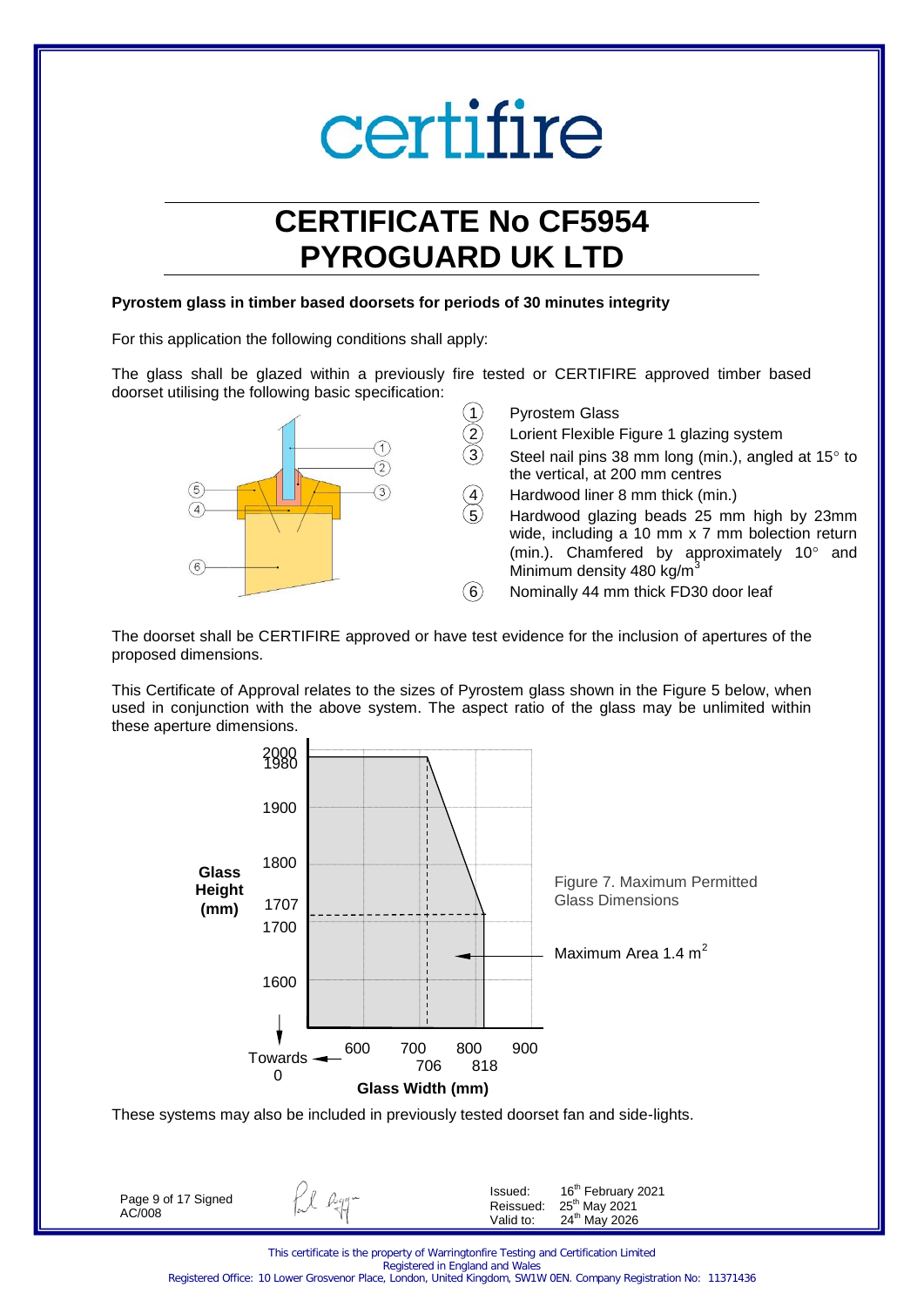## **CERTIFICATE No CF5954 PYROGUARD UK LTD**

#### **Pyrostem glass in timber based doorsets for periods of 30 minutes integrity continued**

For this application the following conditions shall apply:

The glass shall be glazed within a previously fire tested or CERTIFIRE approved timber based doorset utilising the following basic specification:



The doorset shall be CERTIFIRE approved or have test evidence for the inclusion of apertures of the proposed dimensions.

This Certificate of Approval relates to the sizes of Pyrostem glass shown in the Figure 6 below, when used in conjunction with the above system. The aspect ratio of the glass may be unlimited within these aperture dimensions.



Page 10 of 17 Signed AC/008

fil agg-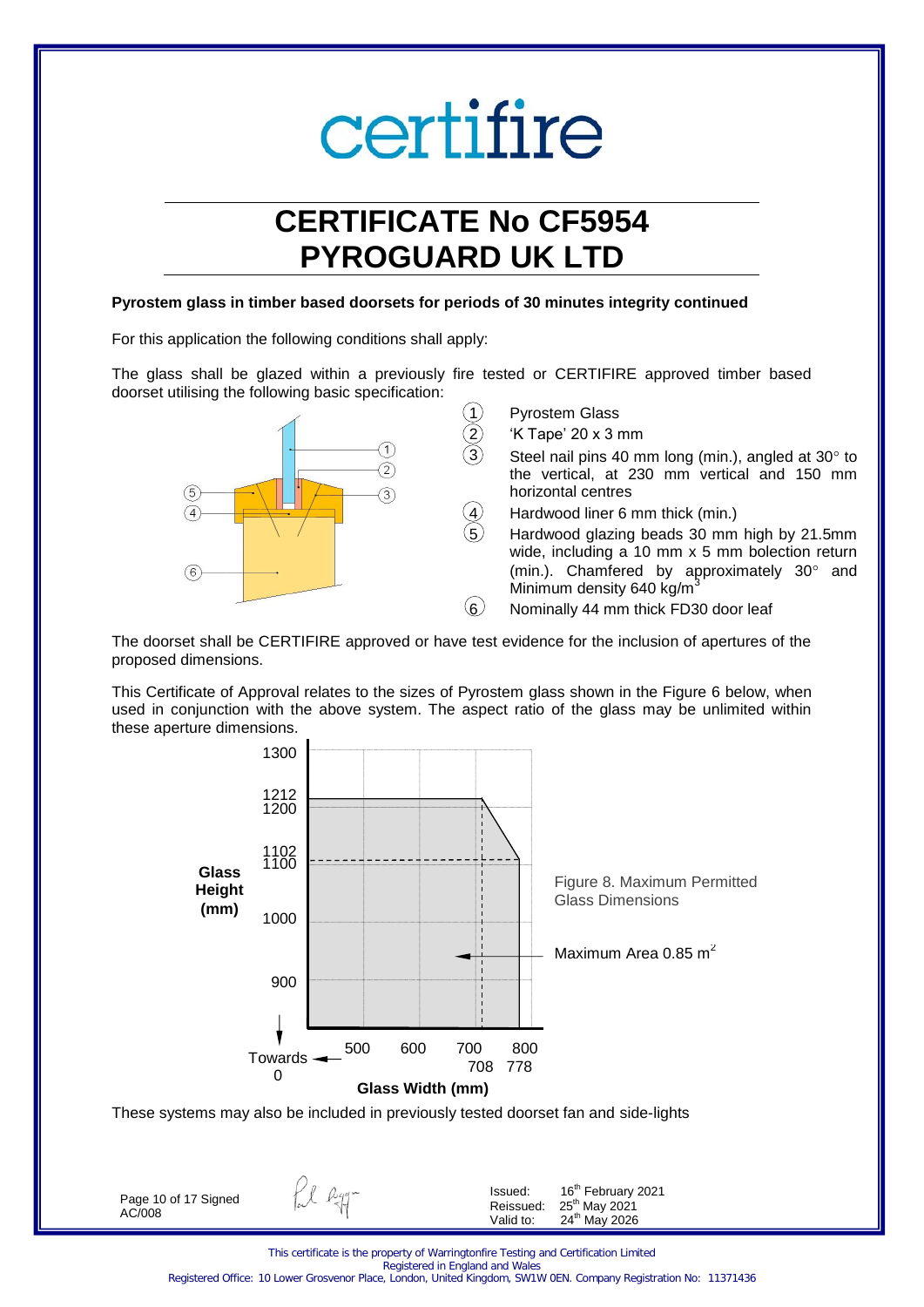## **CERTIFICATE No CF5954 PYROGUARD UK LTD**

#### **Pyrostem glass in timber based doorsets for periods of 30 minutes integrity**

For this application the following conditions shall apply:

The glass shall be glazed within a previously fire tested or CERTIFIRE approved timber based doorset utilising the following basic specification:



The doorset shall be CERTIFIRE approved or have test evidence for the inclusion of apertures of the proposed dimensions.

This Certificate of Approval relates to the sizes of Pyrostem glass shown in the Figure 7 below, when used in conjunction with the above system. The aspect ratio of the glass may be unlimited within these aperture dimensions.



These systems may also be included in previously tested doorset fan and side-lights

Page 11 of 17 Signed AC/008

fil agg-

Issued: 16<sup>th</sup> February 2021  $Reissued: 25<sup>th</sup>$  May 2021 Valid to: 24<sup>th</sup> May 2026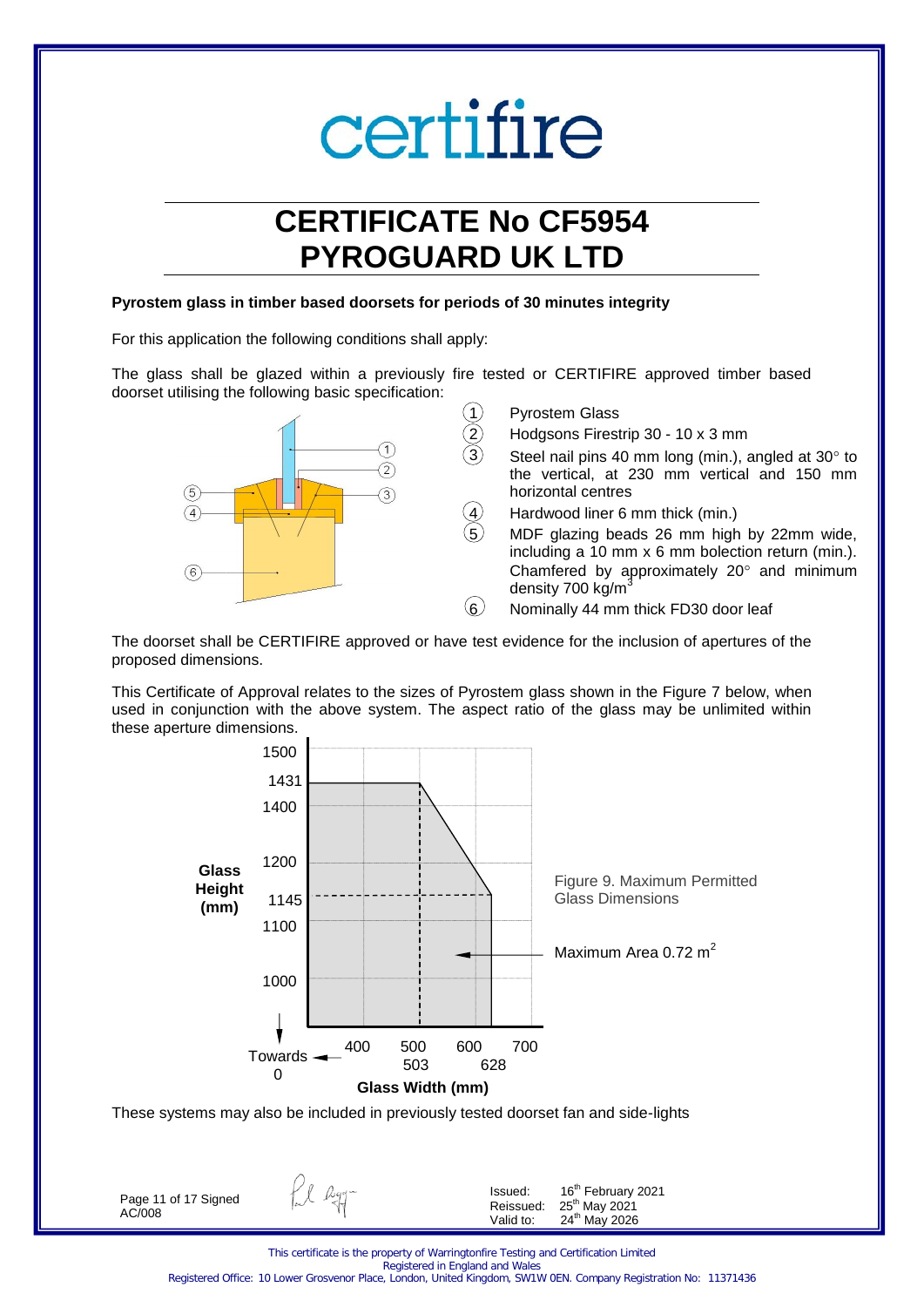## **CERTIFICATE No CF5954 PYROGUARD UK LTD**

#### **Pyrostem glass in timber based doorsets for periods of 30 minutes integrity**

For this application the following conditions shall apply:

The glass shall be glazed within a previously fire tested or CERTIFIRE approved timber based doorset utilising the following basic specification:



- $(1)$  Pyrostem Glass
	- 2 Closed Cell Foam Tape 15 x 2 mm. An intumescent acrylic sealant was applied around the perimeter of the glass.
- $3$  Steel nail pins 40 mm long (min.), angled at 30 $^{\circ}$  to the vertical, at 230 mm vertical and 150 mm horizontal centres
- $\overline{4}$  MDF liner 6 mm thick (min.) with minimum density 700  $kg/m<sup>3</sup>$
- 5 MDF glazing beads 25 mm high by 21mm wide, including a 10 mm x 6 mm bolection return (min.). Chamfered by approximately 15 $\degree$  and minimum density  $700 \text{ kg/m}^3$
- $(6)$  Nominally 44 mm thick FD30 door leaf

The doorset shall be CERTIFIRE approved or have test evidence for the inclusion of apertures of the proposed dimensions.

This Certificate of Approval relates to the sizes of Pyrostem glass shown in the Figure 8 below, when used in conjunction with the above system. The aspect ratio of the glass may be unlimited within these aperture dimensions.



Page 12 of 17 Signed AC/008

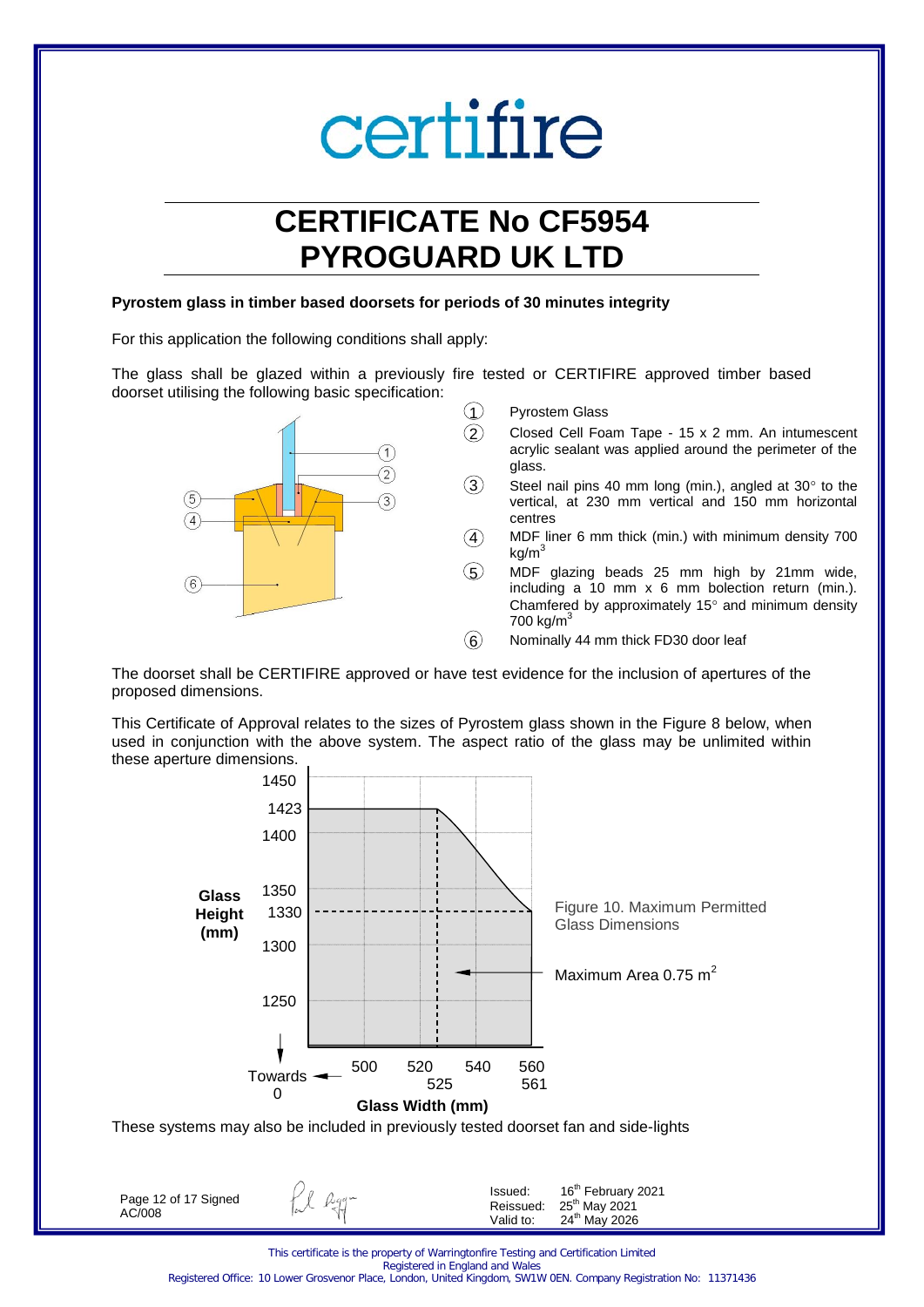## **CERTIFICATE No CF5954 PYROGUARD UK LTD**

#### **Pyrostem glass in timber based doorsets for periods of 30 minutes integrity**

The glass shall be glazed within a previously fire tested or CERTIFIRE approved timber based doorset utilising the following basic specification:

- Pyrostem glass
- Sealmaster Intumescent Foam Glazing Tape
- Ø1.6 x 40mm / Ø2mm x 50 mm long steel pins or No. 8 x 40/50 mm long screws at 150 mm maximum centres and 50mm from corners (fixed at  $45^\circ$  to glass).
- 15 mm beads use 40 mm pins/screws,
- 20 mm beads use 50 mm pins/screws
- Bolection 5mm x 5mm minimum.
- Nominally 44 mm thick timber based FD30 door leaf. The doorset shall be CERTIFIRE approved or have test evidence for the inclusion of apertures of the proposed dimensions. Only solid cored timber based or cellulosic cores are suitable for being glazed with this system. Core incorporating voids or hollow tubes should not be glazed using this system unless a 6 mm hardwood aperture liner is fitted within the perimeter of the aperture.
- Glazing Bead from: Softwood: min. density 510kg/m3, 20º chamfer Hardwood: min. density 620kg/m3, 20º chamfer MDF: min. density 700kg/m3, 15º chamfer



System may be used with and without noncombustible setting blocks

The doorset shall be CERTIFIRE approved or have test evidence for the inclusion of apertures of the proposed dimensions.

This Certificate of Approval relates to the sizes of Pyrostem glass shown in the Table below, when used in conjunction with the above system. The aspect ratio of the glass may be unlimited within these aperture dimensions.

| Glass            | <b>Bead Height /</b>  | <b>Maximum</b>      | <b>Maximum</b>     | <b>Maximum Glass</b> |
|------------------|-----------------------|---------------------|--------------------|----------------------|
|                  | <b>Tape Dimension</b> | <b>Glass Height</b> | <b>Glass Width</b> | Area                 |
|                  | (mm)                  | (mm)                | (mm)               | (m <sup>2</sup> )    |
| Pyroguard UK Ltd | 20/20x5               | 2135                | 828                | 1.52                 |
| Pyrostem         | 15 / 10x5             | 1829                | 709                | 1.30                 |

Page 13 of 17 Signed AC/008

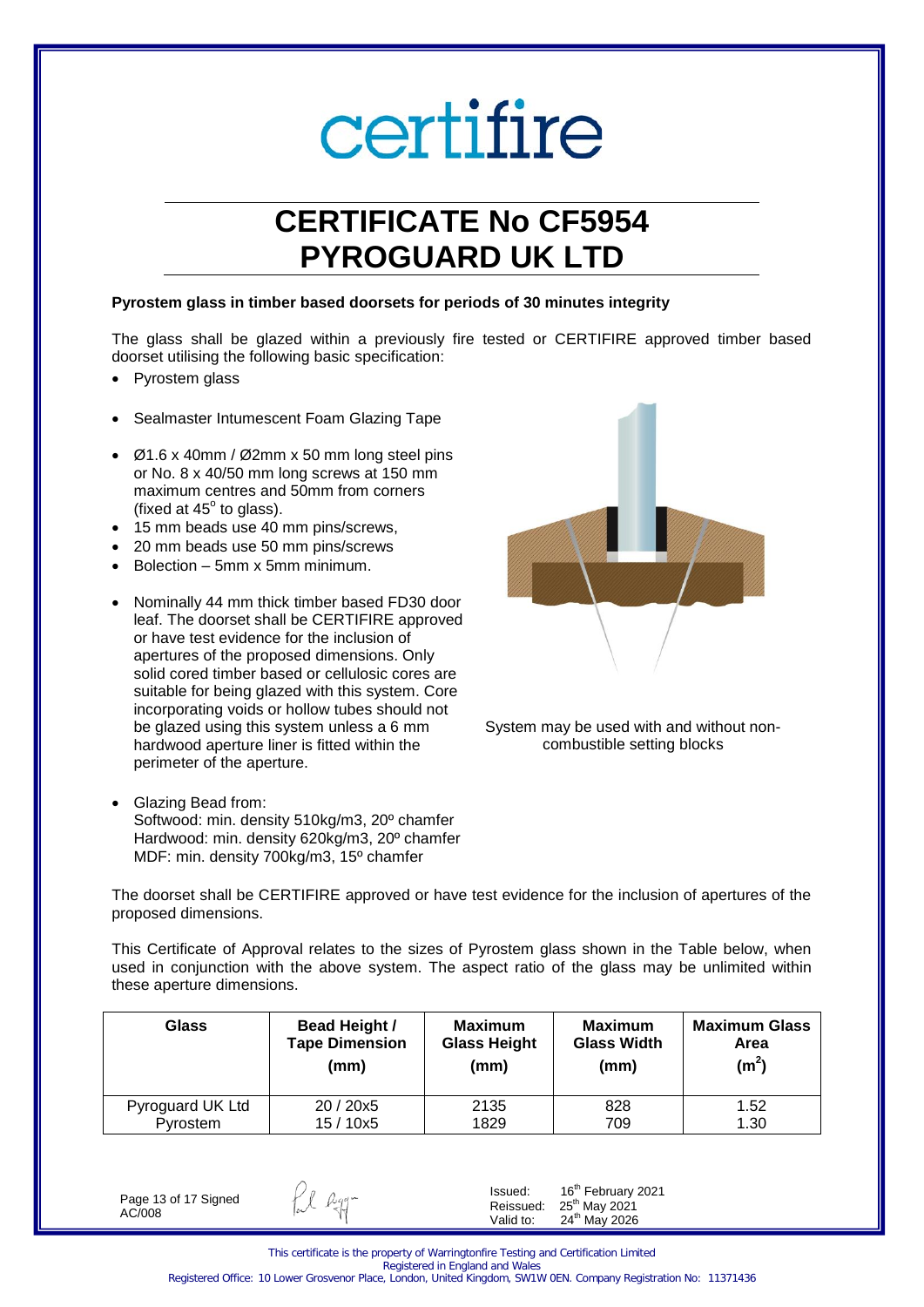## **CERTIFICATE No CF5954 PYROGUARD UK LTD**

### **Pyrostem glass in timber based doorsets for periods of 60 minutes integrity**

For this application the following conditions shall apply:

The glass shall be glazed within a previously fire tested or CERTIFIRE approved timber based doorset utilising the following basic specification:



Pyrostem Glass

- Therm-A-Glaze 60 25x4 mm seal
- Steel nail pins 50 mm long (min.), angled at  $30^\circ$  to the vertical, at 150 mm horizontal centres/50 mm from corners
- Therm-A-Glaze 60 54x2 mm seal
- 5 Hardwood glazing beads 30 mm high by 25mm wide, including a 5 mm x 5 mm bolection return (min.). Chamfered by approximately  $15^{\circ}$  and Minimum density 640 kg/m
- 6 Nominally 54 mm thick FD60 door leaf

The doorset shall be CERTIFIRE approved or have test evidence for the inclusion of apertures of the proposed dimensions.

This Certificate of Approval relates to the sizes of Pyrostem glass shown in the Figure 9 below, when used in conjunction with the above system. The aspect ratio of the glass may be unlimited within these aperture dimensions.



These systems may also be included in previously tested doorset fan and side-lights

Page 14 of 17 Signed AC/008

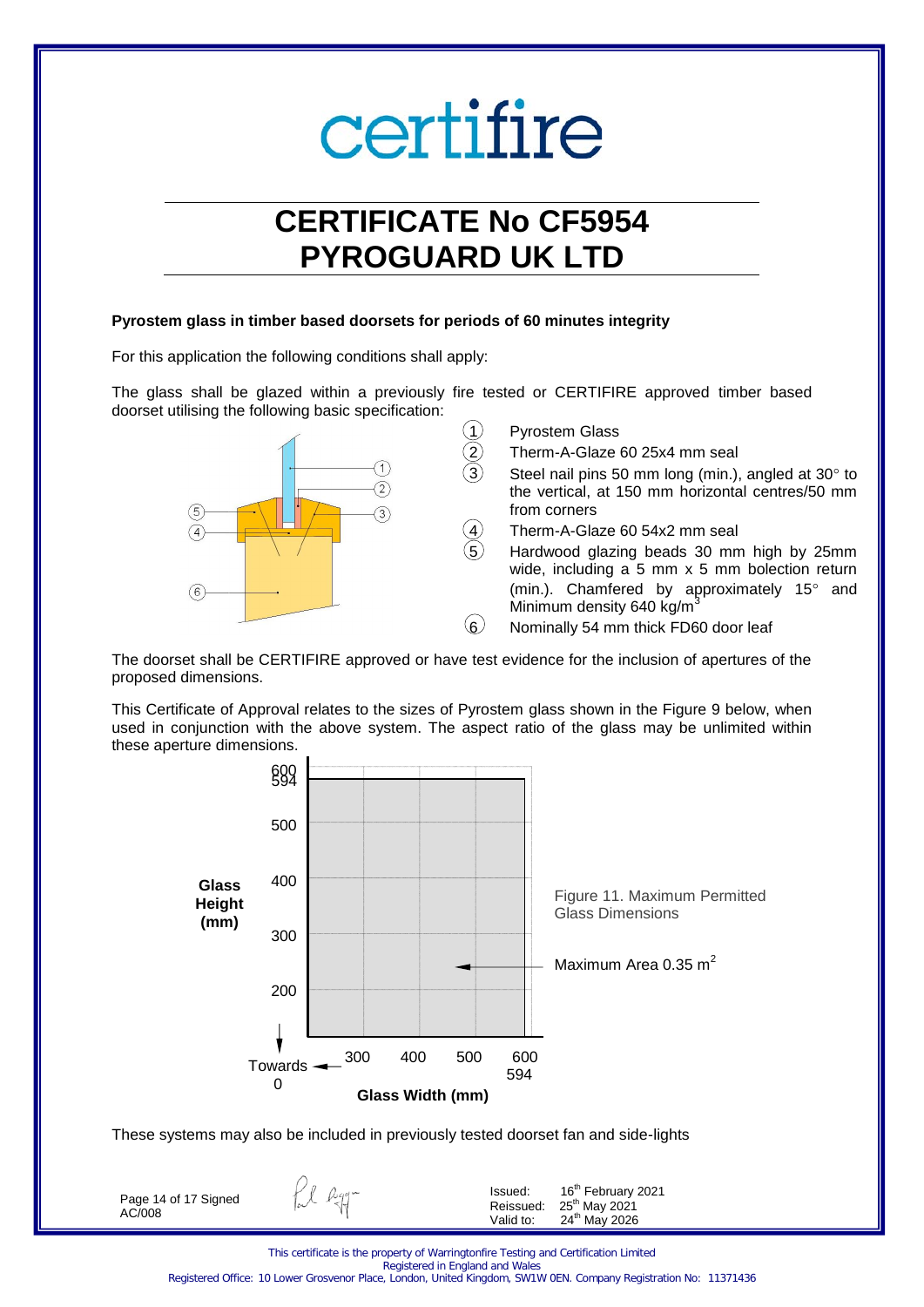## **CERTIFICATE No CF5954 PYROGUARD UK LTD**

#### **Pyrostem glass in timber based doorsets for periods of 60 minutes integrity**

For this application the following conditions shall apply:

The glass shall be glazed within a previously fire tested or CERTIFIRE approved timber based doorset utilising the following basic specification:



The doorset shall be CERTIFIRE approved or have test evidence for the inclusion of apertures of the proposed dimensions.

This Certificate of Approval relates to the sizes of Pyrostem glass shown in the Figure 10 below, when used in conjunction with the above system. The aspect ratio of the glass may be unlimited within these aperture dimensions.



Valid to:

24<sup>th</sup> May 2026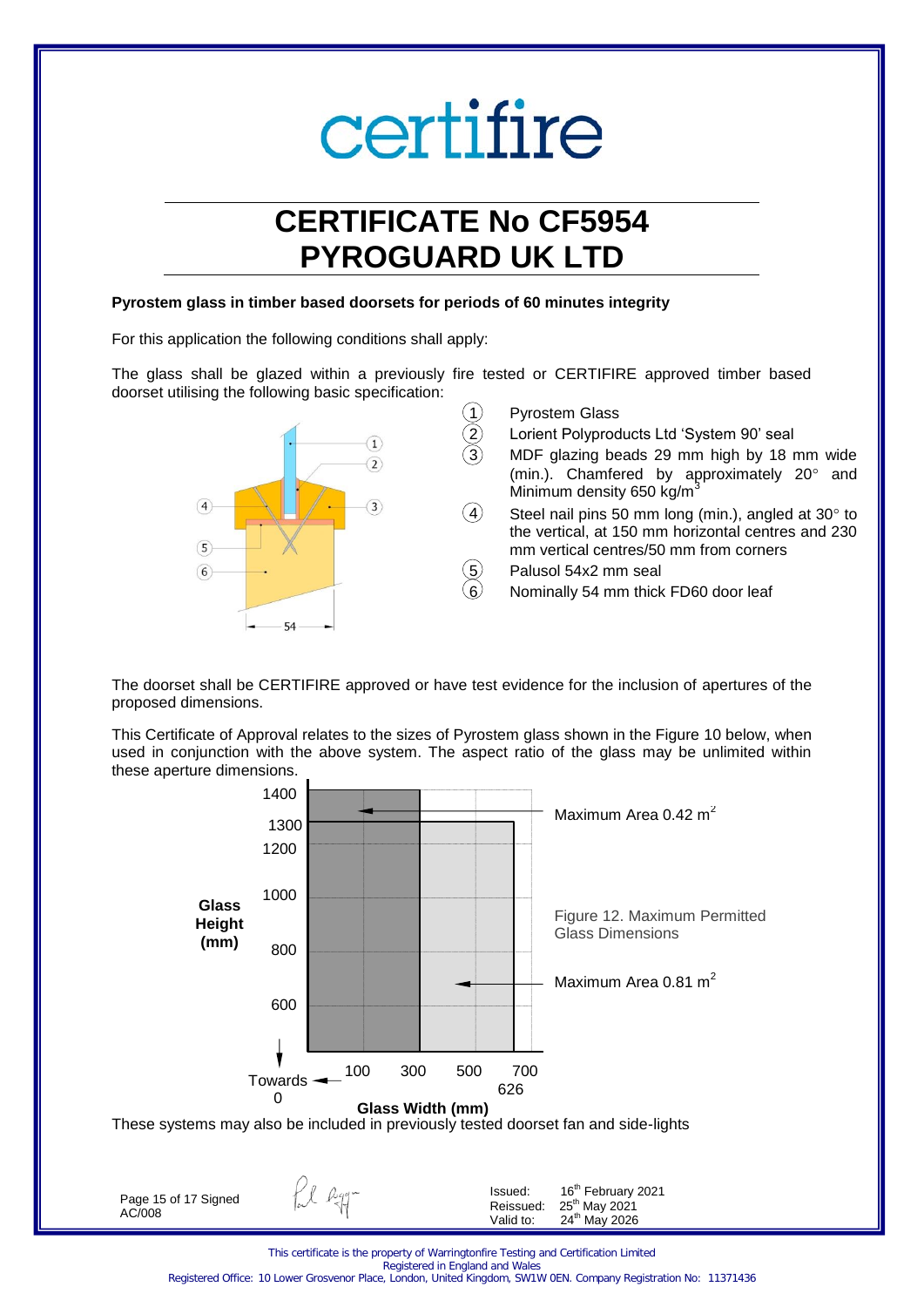## **CERTIFICATE No CF5954 PYROGUARD UK LTD**

#### **Pyrostem glass in timber based doorsets for periods of 60 minutes integrity**

For this application the following conditions shall apply:

The glass shall be glazed within a previously fire tested or CERTIFIRE approved timber based doorset utilising the following basic specification:



The doorset shall be CERTIFIRE approved or have test evidence for the inclusion of apertures of the proposed dimensions.

This Certificate of Approval relates to the sizes of Pyrostem glass shown in the Figure 11 below, when used in conjunction with the above system. The aspect ratio of the glass may be unlimited within these aperture dimensions.



These systems may also be included in previously tested doorset fan and side-lights **Pyrostem glass in timber based doorsets for periods of 60 minutes integrity** 

### **Pyrostem glass in timber based doorsets for periods of 60 minutes integrity**

| Page 16 of 17 Signed<br>AC/008 | $Hl$ $Rqq-$ | Issued:<br>Valid to: | 16 <sup>th</sup> February 2021<br>Reissued: 25 <sup>th</sup> May 2021<br>24 <sup>th</sup> May 2026 |
|--------------------------------|-------------|----------------------|----------------------------------------------------------------------------------------------------|
|--------------------------------|-------------|----------------------|----------------------------------------------------------------------------------------------------|